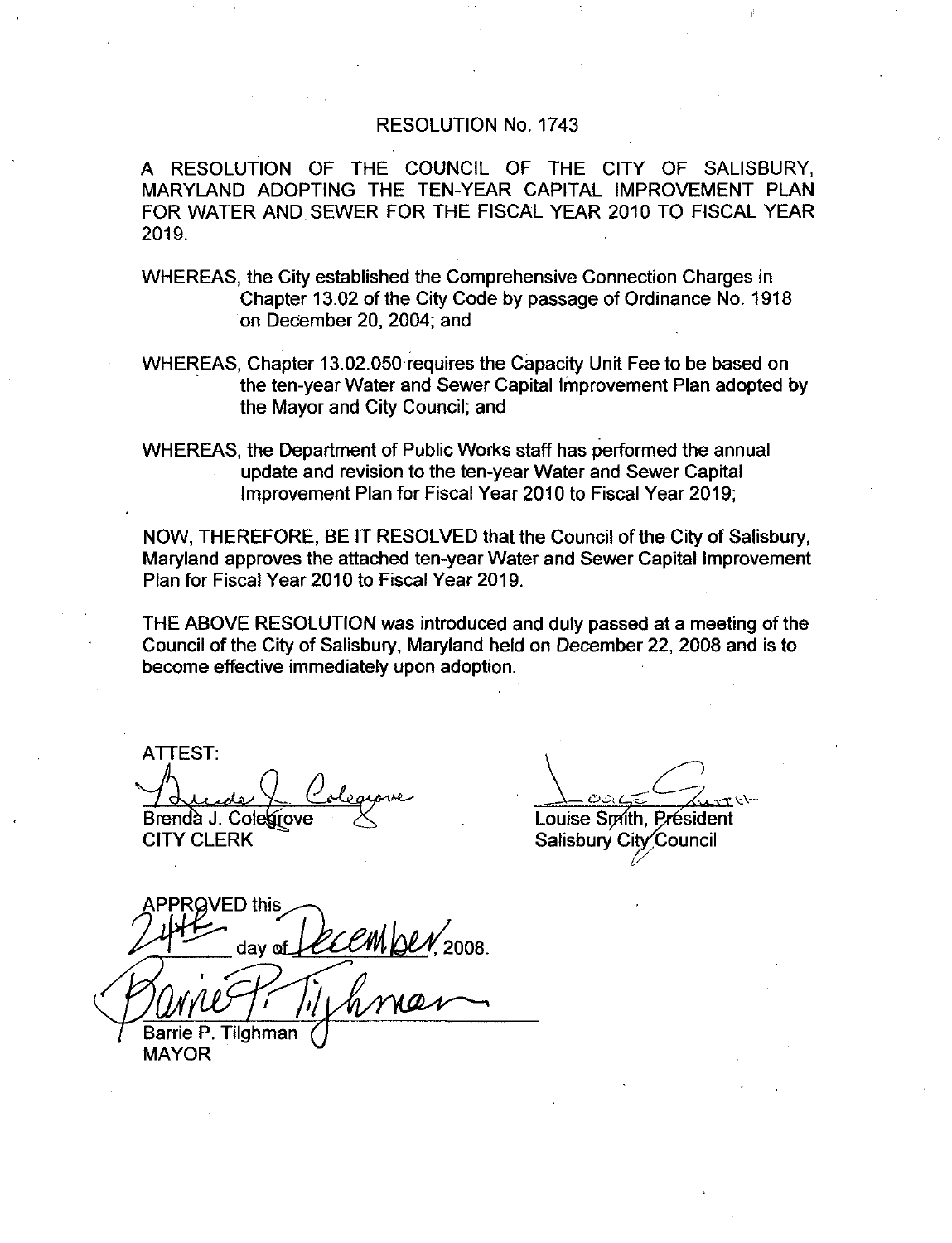

### **City of Salisbury Capital Improvement Plan Public Works Summary** FY 2010 to FY 2014



| <b>Table of Contents</b>                                                                     |  |
|----------------------------------------------------------------------------------------------|--|
| Section #<br>Subject<br>Water and Sewer Utility Summary<br>Produce Water<br>Distribute Water |  |
| Collect Wastewater                                                                           |  |
| Treat Wastewater                                                                             |  |
| Fleet Management-Water/Sewer                                                                 |  |
|                                                                                              |  |
|                                                                                              |  |
|                                                                                              |  |
|                                                                                              |  |
|                                                                                              |  |
|                                                                                              |  |
|                                                                                              |  |
|                                                                                              |  |
|                                                                                              |  |
|                                                                                              |  |
|                                                                                              |  |
|                                                                                              |  |

As of: 12/9/2008

Page i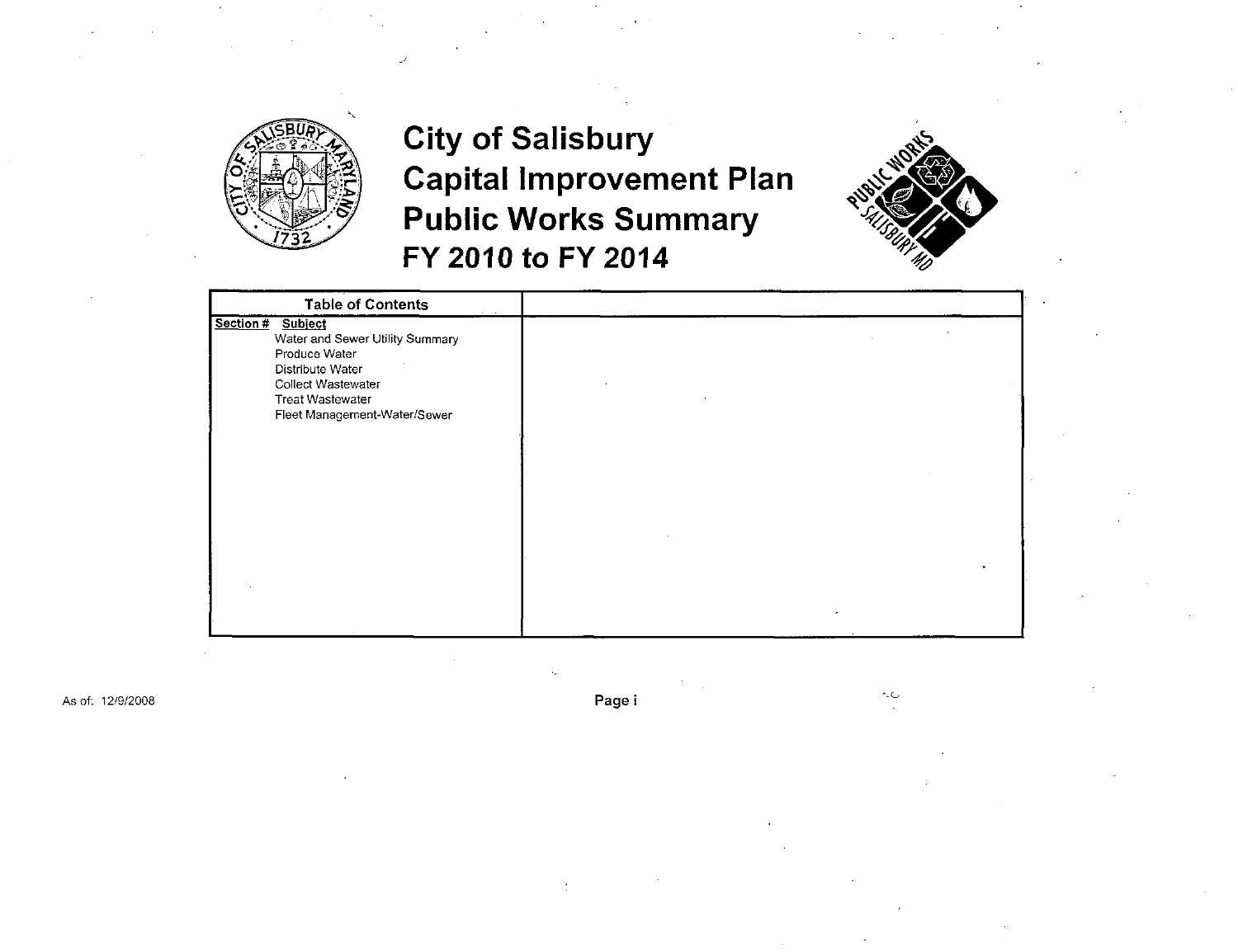





Program:<br>Utility Summary

| Program                                | Fiscal Year |             |             |              |             |             |             |              |             |             | Project       |
|----------------------------------------|-------------|-------------|-------------|--------------|-------------|-------------|-------------|--------------|-------------|-------------|---------------|
|                                        |             |             |             |              |             |             |             |              |             |             | Total         |
| 9.0 Produce Water                      | \$1,940,000 | \$1,488,000 | \$5,462,000 | \$4,214,000  | \$2,872,000 | \$4,086,000 | \$180,000   | \$40,070,000 | \$280,000   | \$240,000   | \$60,832,000  |
| 9.1 Water Production Maintenance       | \$540,000   | \$360,000   | \$260,000   | \$520,000    | \$180,000   | \$240,000   | \$180,000   | \$3,340,000  | \$280,000   | \$240,000   | \$6,140,000   |
| 9.2 Water Production Expansion         | \$1,400,000 | \$1,128,000 | \$5,202,000 | \$3,694,000  | \$2,692,000 | \$3,846,000 |             | \$36,730,000 |             |             | \$54,692,000  |
| 10.0 Distribute Water                  | \$1,431,000 | \$2,139,000 | \$551,000   | \$2,124,000  | \$1,226,000 | \$1,250,000 | \$1,500,000 | \$1,750,000  | \$2,000,000 | \$2,250,000 | \$16,221,000  |
| 10.1 Water Distribution Maintenance    | \$829,000   | \$281,000   | \$180,000   | \$968,000    | \$1,226,000 | \$1,250,000 | \$1,500,000 | \$1,750,000  | \$2,000,000 | \$2,250,000 | \$12,234,000  |
| 10.2 Water Distribution Expansion      | \$602,000   | \$1,858,000 | \$371,000   | \$1,156,000  |             |             |             |              |             |             | \$3,987,000   |
| 11.0 Collect Wastewater                | \$1,764,000 | \$2,854,000 | \$3,474,000 | \$4,972,000  | \$2,165,000 | \$1,620,000 | \$1,870,000 | \$2,120,000  | \$2,370,000 | \$2,620,000 | \$25,829,000  |
| 11.1 Wastewater Collection Maintenance | \$720,000   | \$901,000   | \$1,035,000 | \$285,000    | \$1,535,000 | \$1,620,000 | \$1,870,000 | \$2,120,000  | \$2,370,000 | \$2,620,000 | \$15,076,000  |
| 11.2 Wastewater Collection Expansion   | \$1,044,000 | \$1,953,000 | \$2,439,000 | \$4,687,000  | \$630,000   |             |             | \$0          |             | SO.         | \$10,753,000  |
| 12.0 Treat Wastewater                  | \$165,000   | SO I        | SO.         | \$DJ.        |             | SG.         |             | S٥           | 501         | \$DI        | \$165,000     |
| 12.1 WWTP Maintenance                  | \$165,000   | SO.         | S0          | \$0          |             | 50.         |             | S٥           | \$0         | \$0         | \$165,000     |
| 12.2 WWTP Expansion                    | sol         | 30          | S0          | \$O          | SOI         |             | \$0         | \$0          | \$0         | \$0         | -SOI          |
| 13.0 Fleet Management Water/Sewer      | \$375,000   | \$0         | \$175,000   | \$120,000    | \$330,000   |             |             | \$0          | sal         | \$O)        | \$1,000,000   |
| <b>Fiscal Year Total</b>               | \$5,675,000 | \$6,481,000 | \$9,662,000 | \$11,430,000 | 56,593,000  | \$6,956,000 | \$3,550,000 | \$43,940,000 | \$4,650,000 | \$5,110,000 | \$104,047,000 |

| <b>Funding Sources</b>                   | <b>Fiscal Year</b> |                  |             |              |             |             |             |              |             |             | Source         |
|------------------------------------------|--------------------|------------------|-------------|--------------|-------------|-------------|-------------|--------------|-------------|-------------|----------------|
|                                          |                    |                  |             |              |             |             |             |              |             |             | Total          |
| General Revenues                         | \$0                | S0.              | -SO         |              | S0          |             |             | \$0          | \$0         |             | S <sub>0</sub> |
| Enterprise Fund Revenues - Water & Sewer | \$3,543,500        | \$1,763,500      | \$2,335,500 | \$3,884,000  | \$3,256,000 | \$3,110,000 | \$3,550,000 | \$7,210,000  | \$4,650,000 | \$5,110,000 | \$38,412,500   |
| Grants                                   | S0.                |                  |             | S0.          | \$0         |             |             |              |             |             | \$0]           |
| Grants Pending                           | \$0                |                  |             | S0.          | \$0         |             |             |              | S0.         | S0          | \$0            |
| Bonded Debt                              | \$0                | \$0 <sub>1</sub> | \$2,101,000 | S562,000     | \$1,346,000 | \$1,923,000 | \$0         | \$18,365,000 | S0          |             | \$24,297,000   |
| Bonded Debt/Capacity Fees Paying P&I     | \$0                | \$2,243,000      | \$3,228,000 | \$4,256,000  | \$1,346,000 | \$1,923,000 |             | \$18,365,000 | SO.         |             | \$31,361,000   |
| Lease / Purchase                         | \$0                |                  |             |              | S0          |             | \$0         | S.           | \$0         | \$0         | SO1            |
| Capital Project Fund                     | \$0                |                  | S0          |              | \$0         | SC          | \$0         |              | \$0         | \$0         | -SOI           |
| Capacity Fees                            | \$1,563,500        | \$2,057,500      | \$1,881,500 | \$2,231,000  | \$645,000   |             |             |              | S0.         | SO.         | \$8,378,500    |
| Contributions/Donations                  | \$568,000          | \$417,000        | \$116,000   | \$497.000    | \$0         |             |             |              | S0.         | -SO I       | \$1,598,000    |
| <b>Fiscal Year Total</b>                 | \$5,675,000        | \$6,481,000      | \$9,662,000 | \$11,430,000 | \$6,593,000 | \$6,956,000 | \$3,550,000 | \$43,940,000 | \$4,650,000 | \$5,110,000 | \$104,047,000  |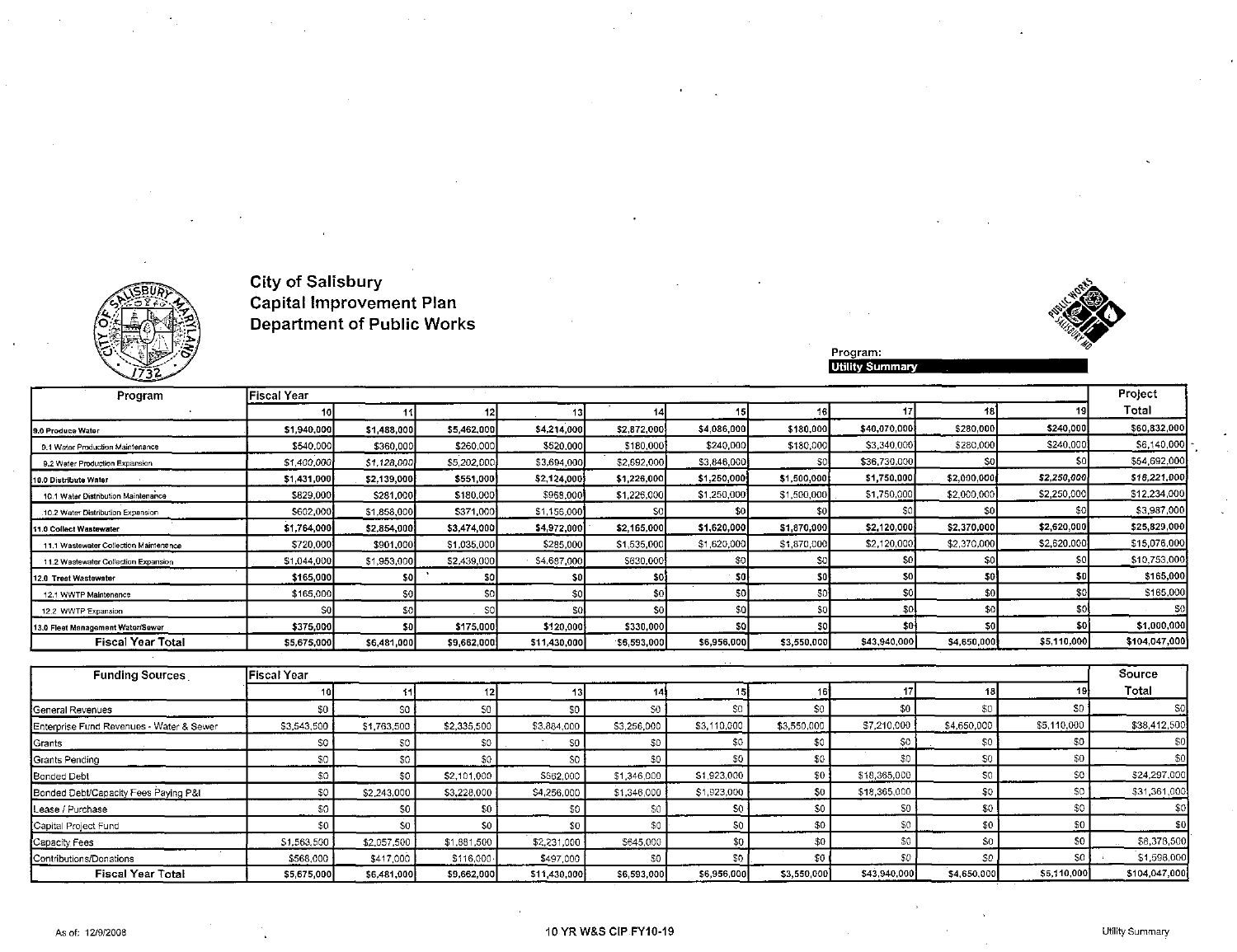



Program:<br>Produce Water Maintenance

| Program                                |               | <b>Fiscal Year</b> |           |           |           |           |           |           |             |           |           | Project    |
|----------------------------------------|---------------|--------------------|-----------|-----------|-----------|-----------|-----------|-----------|-------------|-----------|-----------|------------|
|                                        |               |                    |           |           |           |           |           |           |             |           |           | Total      |
| 1. Restore Park Well Field             | WP0012        | \$180,000          | \$180,000 | \$180,000 | \$180,000 | \$180,000 | \$180,000 | \$180,000 | \$180,000   | \$180,000 | \$180,000 | \$1,800,00 |
| 12. Restore Paleo Well Field           | <b>WP0025</b> | \$200,000          | \$40,000  |           | \$200,000 |           |           |           |             |           |           | \$440,00   |
| 3. Retrofit Wells With Auxiliary Power | WP0018        | \$80,000           | \$80,000  | \$80,000  | \$80,000  |           |           |           |             |           |           | \$320,00   |
| 4. Replace Park Aeration Trays         | WP0009        |                    | \$60,000  |           | \$60,000  |           | \$60,000  |           | \$60,000    |           | \$60,000  | \$300,00   |
| 5. Office Trailer at Paleo Water Plant | WP0026        | \$80,000           |           |           |           |           |           |           |             |           |           | \$80,00    |
| 16. Park Water Treatment Plant Upgrade | WP0034        |                    |           |           |           |           |           |           | \$3,100,000 |           |           | \$3,100,00 |
| 7. Edgemore Water Tower Decom.         | WP0035        |                    |           |           |           |           |           |           |             | \$100,000 |           | \$100,00   |
| <b>Fiscal Year Total</b>               |               | \$540,000          | \$360,000 | \$260,000 | \$520,000 | \$180,000 | \$240,000 | \$180,000 | \$3,340,000 | \$280,000 | \$240,000 | \$6,140,00 |

| <b>Funding Sources</b>                   | Fiscal Year |           |           |           |           |           |           |             |           |           | Source      |
|------------------------------------------|-------------|-----------|-----------|-----------|-----------|-----------|-----------|-------------|-----------|-----------|-------------|
|                                          |             |           | 121       |           |           |           |           |             |           | I Y       | Total       |
| General Revenues                         |             |           |           |           |           |           |           |             |           |           | -50         |
| Enterprise Fund Revenues - Water & Sewer | \$540,000   | \$360,000 | \$260,000 | \$520,000 | \$180,000 | \$240,000 | \$180,000 | \$3,340,000 | \$280,000 | \$240,000 | \$6,140,000 |
| Grants                                   |             |           |           |           |           |           |           |             |           |           | \$0         |
| Grants Pending                           |             |           |           |           |           |           |           |             |           |           |             |
| Bonded Debt                              |             |           |           |           |           |           |           |             |           |           | \$0         |
| Bonded Debt/Capacity Fees Paying P&I     |             |           |           |           |           |           |           |             |           |           | \$0         |
| Lease / Purchase                         |             |           |           |           |           |           |           |             |           |           |             |
| Capital Project Fund                     |             |           |           |           |           |           |           |             |           |           |             |
| Capacity Fees                            |             |           |           |           |           |           |           |             |           |           | \$0         |
| Contributions/Donations                  |             |           |           |           |           |           |           |             |           |           | \$0         |
| <b>Fiscal Year Total</b>                 | \$540,000   | \$360,000 | \$260,000 | \$520,000 | \$180,000 | \$240,000 | \$180,000 | \$3,340,000 | \$280,000 | \$240.000 | \$6,140,000 |

As of: 12/9/2008

10 YR W&S CIP FY10-19 %

Produce Water Maintain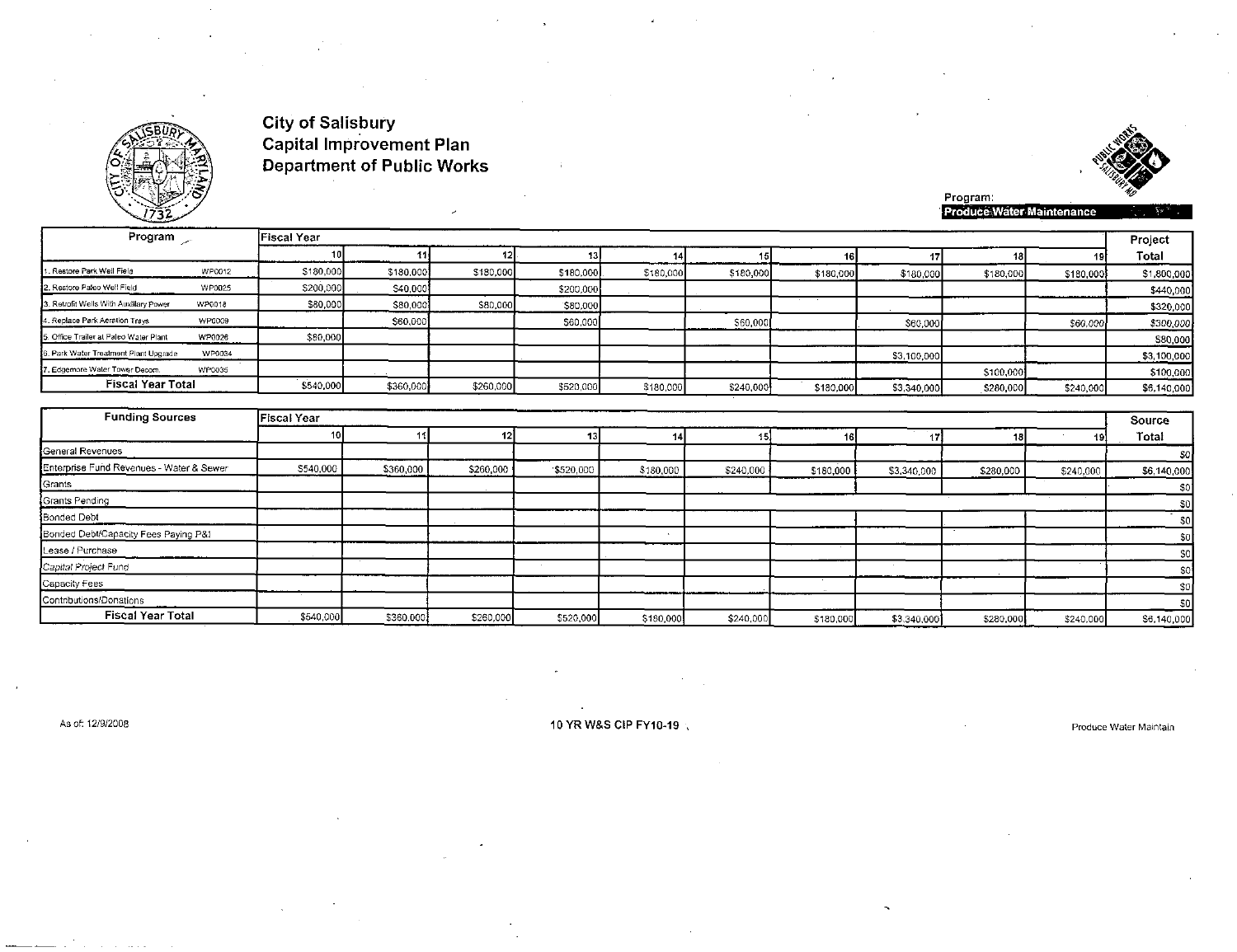



Program:<br>Produce Water Expansion

| Program                             |        | <b>Fiscal Year</b> |             |             |             |             |             |              |                 | Project      |
|-------------------------------------|--------|--------------------|-------------|-------------|-------------|-------------|-------------|--------------|-----------------|--------------|
|                                     |        |                    |             |             |             |             |             |              | 19.             | Total        |
| 1. Paleo Well #3                    | WP0011 | \$200,000          |             |             | 53,694,000  |             |             |              |                 | \$3,894,000  |
| 2. Milford Street Water Tower       | WP0028 | \$500,000          |             | \$4,202,000 |             |             |             |              |                 | \$4,702,000  |
| 3. Upgrade/Expand Paleo Plant       | WP0008 |                    |             |             |             |             | \$3,846,000 | \$36,730,000 |                 | \$40,576,000 |
| 4. New Park Wells & Raw Water Lines | WP0033 |                    | \$1,128,000 |             |             |             |             |              |                 | \$1,128,000  |
| 5. WWTP Water Tower                 | WP0030 | \$500,000          |             |             |             | \$2,692,000 |             |              |                 | \$3,192,000  |
| 6. Caustic Feed System              | WP0036 | \$200,000          |             | \$1,000,000 |             |             |             |              |                 | \$1,200,000  |
| <b>Fiscal Year Total</b>            |        | \$1,400,000        | \$1,128,000 | \$5,202,000 | \$3,694,000 | \$2,692,000 | \$3,846,000 | \$36,730,000 | 50 <sub>1</sub> | \$54,692,000 |

| <b>Funding Sources</b>                   | Fiscal Year |             |             |             |             |             |     |              |     | Source       |
|------------------------------------------|-------------|-------------|-------------|-------------|-------------|-------------|-----|--------------|-----|--------------|
|                                          |             |             | 12          |             |             |             |     |              |     | Total        |
| General Revenues                         |             |             |             |             |             |             |     |              |     | \$01         |
| Enterprise Fund Revenues - Water & Sewer | \$600,000   |             | \$500,000   |             |             |             |     |              |     | \$1,100,000  |
| Grants                                   |             |             |             |             |             |             |     |              |     | \$0          |
| Grants Pending                           |             |             |             |             |             |             |     |              |     | \$0          |
| Bonded Debt                              |             |             | \$2,101,000 |             | \$1,346,000 | \$1,923,000 |     | \$18,365,000 |     | \$23,735,000 |
| Bonded Debt/Capacity Fees Paying P&I     |             | \$828,000   | \$2,101,000 | \$3,694,000 | \$1,346,000 | \$1,923,000 |     | \$18,365,000 |     | \$28,257,000 |
| Lease / Purchase                         |             |             |             |             |             |             |     |              |     | $\cdot$ sol  |
| Capital Project Fund                     |             |             |             |             |             |             |     |              |     | \$0          |
| Capacity Fees                            | \$800,000   | \$300,000   | \$500,000   |             |             |             |     |              |     | \$1,600,000  |
| Contributions/Donations                  |             |             |             |             |             |             |     |              |     | \$0          |
| <b>Fiscal Year Total</b>                 | \$1,400,000 | \$1,128,000 | \$5,202,000 | \$3,694,000 | \$2,692,000 | \$3,846,000 | \$0 | \$36,730.000 | \$0 | \$54,692,000 |

As of: 12/9/2008

10 YR W&S CIP FY10-19

Produce Water Expand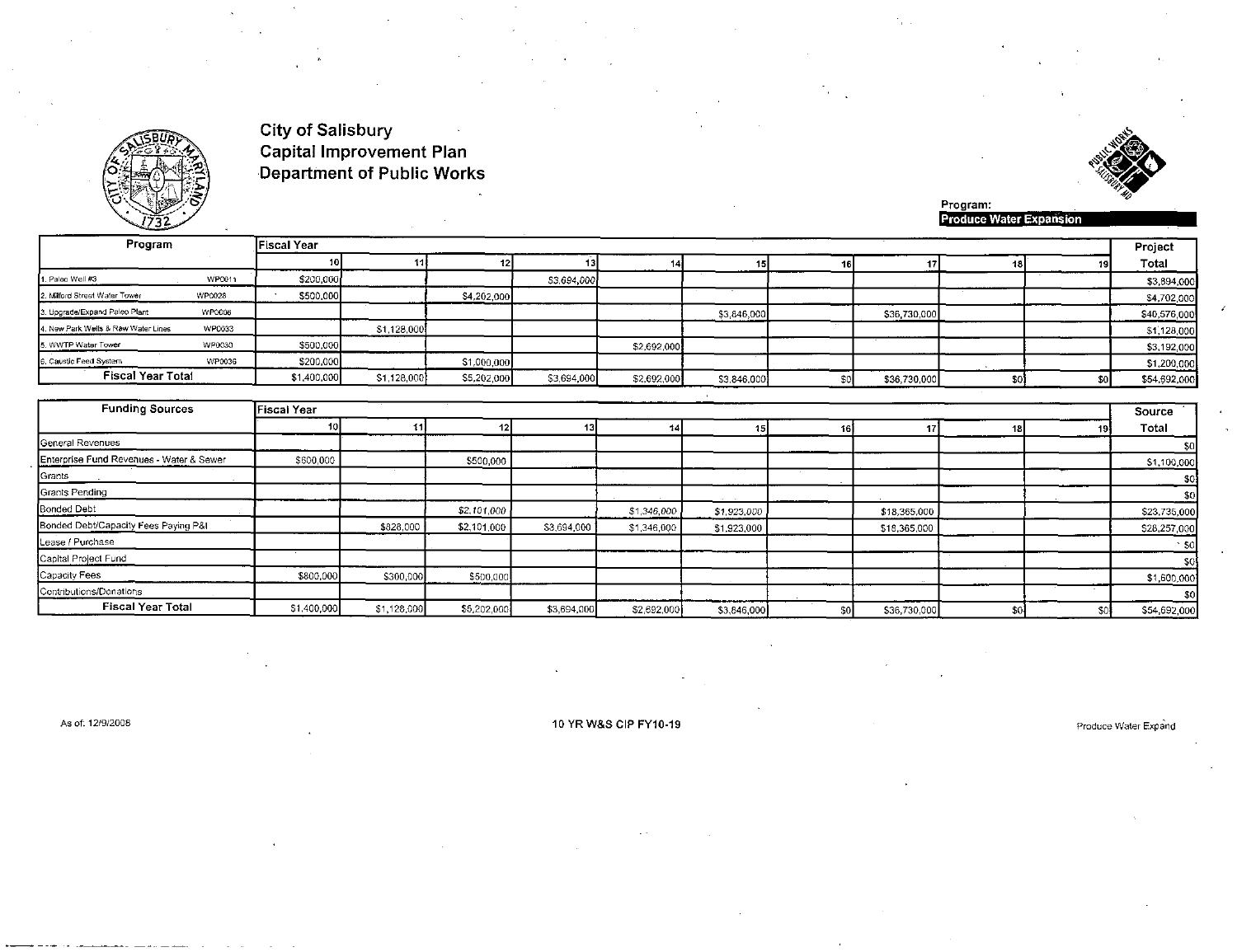



Program:<br>Distribute Water Maintenance

| Program                                                | Fiscal Year |           |           |           |             |             |             |             |             |             | Project      |
|--------------------------------------------------------|-------------|-----------|-----------|-----------|-------------|-------------|-------------|-------------|-------------|-------------|--------------|
|                                                        |             |           |           |           |             |             |             |             |             |             | Total        |
| WM0013<br>1. Replace W. Isabella St. Water Main        | \$210,000   |           |           |           |             |             |             |             |             |             | \$210,000    |
| 2. Replace E. Main St. Water Mains<br>WM0020           | \$10,000    | \$251,000 |           |           |             |             |             |             |             |             | \$261,000    |
| 3. Replace Isabella St Water Main/Phase II<br>WM0008   |             |           |           | \$39,000  | \$130,000   |             |             |             |             |             | \$169,000    |
| 4. Replace Isabella St. Water Main/Phase III<br>WM0012 |             |           |           | \$29,000  | \$96,000    |             |             |             |             |             | \$125,000    |
| 5. Replace Undersized Distribution Piping<br>WM0010    | \$30,000    | \$30,000  | \$30,000  | \$30,000  | \$30,000    | \$30,000    | \$30,000    | \$30,000    | \$30,000    | \$30,000    | \$300,000    |
| 6. Replace Cast Iron Piping Systemwide<br>WM0014       |             |           | \$150,000 | \$870,000 | \$970,000   | \$1.020.000 | \$1,470,000 | \$1,720,000 | \$1,970,000 | \$2,220,000 | \$10,390,000 |
| PW0002<br>7. Service Center Facility Plan Phase 1      | \$579,000   |           |           |           |             |             |             |             |             |             | \$579,000    |
| 10. Replace Scenic Drive PCCP Pipe<br>WM0017           |             |           |           |           |             | \$200,000   |             |             |             |             | \$200,000    |
| Fiscal Year Total                                      | \$829,000   | \$281,000 | \$180,000 | \$968,000 | \$1,226,000 | \$1,250,000 | \$1,500,000 | \$1,750,000 | \$2,000,000 | \$2,250,000 | \$12,234,000 |

| <b>Funding Sources</b>                   | <b>Fiscal Year</b> |           |           |           |             |             |             |             |             |             | Source       |
|------------------------------------------|--------------------|-----------|-----------|-----------|-------------|-------------|-------------|-------------|-------------|-------------|--------------|
|                                          |                    |           |           |           |             | 15          | 16          |             |             | 191         | Total        |
| General Revenues                         |                    |           |           |           |             |             |             |             |             |             |              |
| Enterprise Fund Revenues - Water & Sewer | \$829,000          | \$281,000 | \$180,000 | \$968,000 | \$1,226,000 | \$1,250,000 | \$1,500,000 | \$1,750,000 | \$2,000,000 | \$2,250,000 | \$12,234,000 |
| Grants                                   |                    |           |           |           |             |             |             |             |             |             |              |
| Grants Pending                           |                    |           |           |           |             |             |             |             |             |             |              |
| Bonded Debt                              |                    |           |           |           |             |             |             |             |             |             | \$0          |
| Bonded Debt/Capacity Fees Paying P&I     |                    |           |           |           |             |             |             |             |             |             | -\$0         |
| Lease / Purchase                         |                    |           |           |           |             |             |             |             |             |             | \$0          |
| Capital Project Fund                     |                    |           |           |           |             |             |             |             |             |             |              |
| Capacity Fees                            |                    |           |           |           |             |             |             |             |             |             |              |
| Contributions/Donations                  |                    |           |           |           |             |             |             |             |             |             | \$0          |
| <b>Fiscal Year Total</b>                 | \$829,000          | \$281,000 | \$180,000 | \$968,000 | \$1,226,000 | \$1,250,000 | \$1,500,000 | \$1,750,000 | \$2,000,000 | \$2,250,000 | \$12,234,000 |

As of: 12/9/2008

10 YR W&S CIP FY10-19

Distribute Water Maintain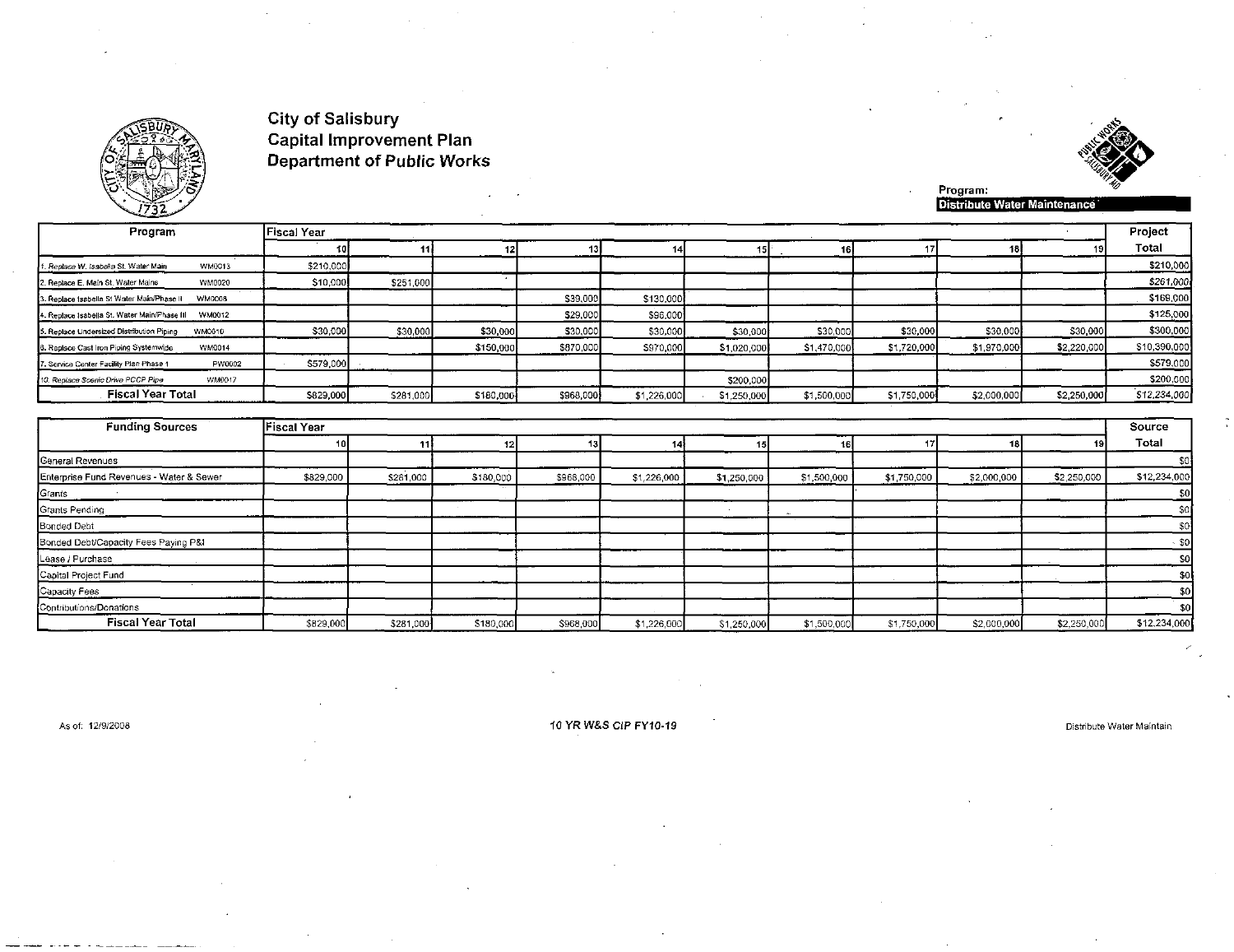



| Program                                              | <b>Fiscal Year</b> |             |           |             |  |    |    |  | Project     |
|------------------------------------------------------|--------------------|-------------|-----------|-------------|--|----|----|--|-------------|
|                                                      |                    |             |           |             |  |    |    |  | Total       |
| 1. 12" W in W. College Ave to Riverside Dr<br>WM0015 | \$70,000           | \$443,000   |           |             |  |    |    |  | \$513,000   |
| WM0016<br>2, 12" W in College Ave to Spring Ave      | \$47,000           |             | \$371,000 |             |  |    |    |  | \$418,000   |
| WM0003<br>3, 24" W in Gordy Rd                       | \$285,000          | \$1,415,000 |           |             |  |    |    |  | \$1,700,000 |
| 4. 12" W Naylor Mill (Northwood to Northgate) WM0006 | \$200,000          |             |           |             |  |    |    |  | \$200,000   |
| 5. 24" W Naylor Mill (Paleo to Northwood)<br>WM0005  |                    |             |           | \$1,156,000 |  |    |    |  | \$1,156,000 |
| <b>Fiscal Year Total</b>                             | \$602,000          | \$1,858,000 | \$371,000 | \$1,156,000 |  | e. | ¢۵ |  | \$3,987,000 |

| <b>Funding Sources</b>                   | <b>Fiscal Year</b> |             |           |             |     |     |    |      | Source      |
|------------------------------------------|--------------------|-------------|-----------|-------------|-----|-----|----|------|-------------|
|                                          | 10                 |             |           |             |     |     |    |      | Total       |
| General Revenues                         |                    |             |           |             |     |     |    |      |             |
| Enterprise Fund Revenues - Water & Sewer | \$158,500          | \$221,500   | \$185,500 | \$578,000   |     |     |    |      | \$1,143,500 |
| Grants                                   |                    |             |           |             |     |     |    |      | -501        |
| Grants Pending                           |                    |             |           |             |     |     |    |      | 50          |
| Bonded Debt                              |                    |             |           |             |     |     |    |      | SO.         |
| Bonded Debt/Capacity Fees Paying P&I     |                    | \$1,415,000 |           |             |     |     |    |      | \$1,415,000 |
| Lease / Purchase                         |                    |             |           |             |     |     |    |      | 30l         |
| Capital Project Fund                     |                    |             |           |             |     |     |    |      |             |
| Capacity Fees                            | \$443,500          | \$221,500   | \$185,500 | \$578,000   |     |     |    |      | \$1,428,500 |
| Developer Contributions/Donations        |                    |             |           |             |     |     |    |      | -\$0        |
| <b>Fiscal Year Total</b>                 | \$602,000          | \$1,858,000 | \$371,000 | \$1,156,000 | \$0 | \$0 | аv | -SOI | \$3,987,000 |

As of: 12/9/2008

#### 10 YR W&S CIP FY10-19

Distribute Water Expand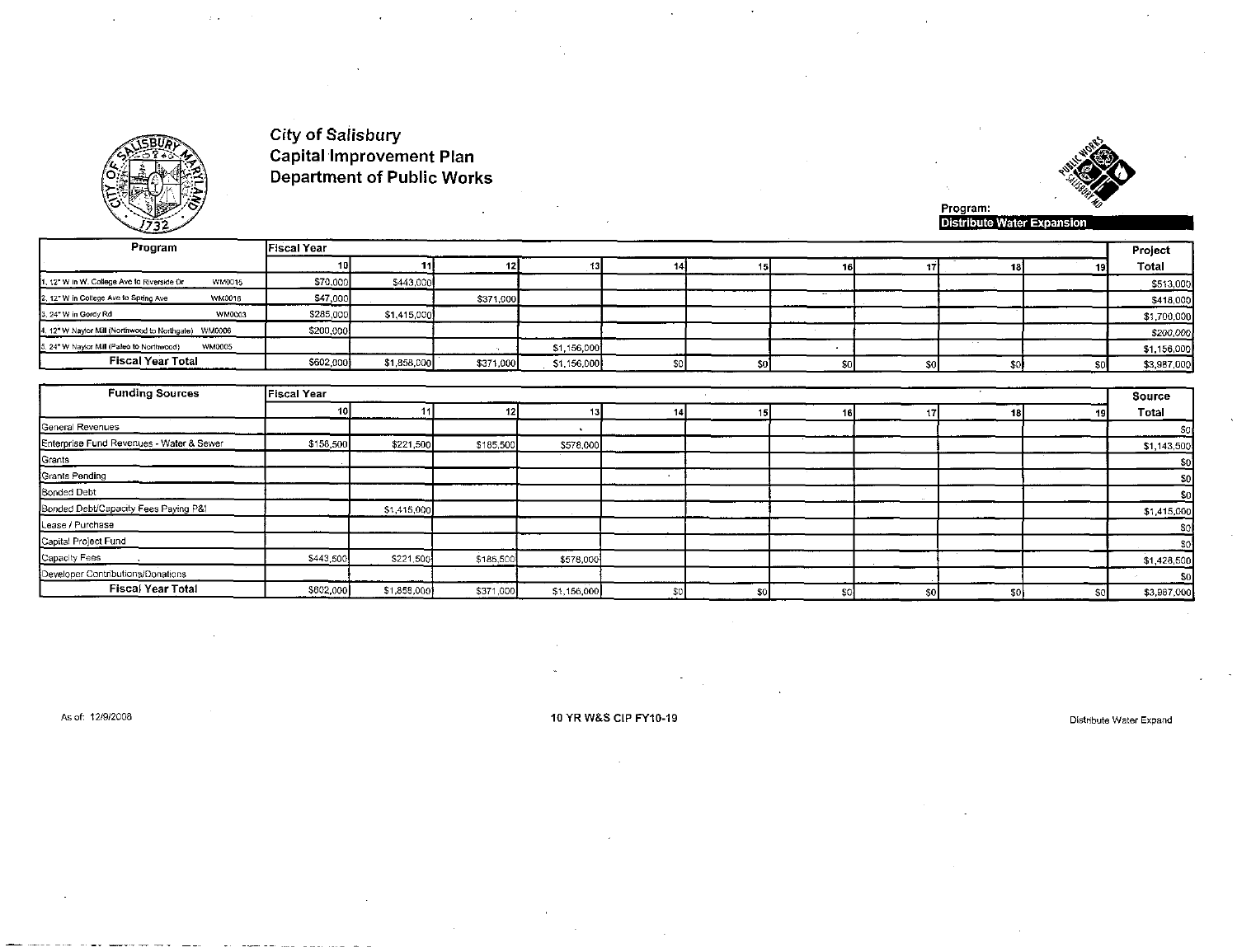



Program:<br>Collect Wastewater Maintenance

| Program                                     |        | lFiscal Year |           |             |           |             |             |             |             |             |             | Project      |
|---------------------------------------------|--------|--------------|-----------|-------------|-----------|-------------|-------------|-------------|-------------|-------------|-------------|--------------|
|                                             |        |              |           |             |           |             |             |             |             |             |             | Total        |
| f, Lift Station Pump Replacement            | SL0014 | \$175,000    | \$350,000 | \$450,000   |           |             |             |             |             |             |             | \$975,000    |
| 2. Replace Sewer in E. Main St.             | SM0020 | \$10,000     | \$266,000 |             |           |             |             |             |             |             |             | \$276,000    |
| 3. Infrastructure Replacement/Refurbishment | SM0019 | \$250,000    |           | \$300,000   |           | \$1,250,000 | \$1,500,000 | \$1,750,000 | \$2,000,000 | \$2,250,000 | \$2,500,000 | \$11,800,000 |
| 4. Mill Street Sewer Shed                   | SL0012 | \$165,000    | \$165,000 | \$165,000   | \$165,000 | \$165,000   |             |             |             |             |             | \$825,000    |
| 5. Bypass Pumps for Lift Stations           | SL0007 | \$60,000     | \$60,000  | \$60,000    | \$60,000  | \$60,000    | \$60,000    | \$60,000    | \$60,000    | \$60,000    | \$60,000    | \$600,000    |
| 6. SCADA Lift Station Alarm Transmitters    | SL0003 | \$60,000     | \$60,000  | \$60,000    | \$60,000  | \$60,000    | \$60,000    | \$60,000    | \$60,000    | \$60,000    | \$60,000    | \$600,000    |
| <b>Fiscal Year Total</b>                    |        | \$720,000    | \$901,000 | \$1,035,000 | \$285,000 | \$1,535,000 | \$1,620,000 | \$1,870,000 | \$2,120,000 | \$2,370,000 | \$2,620,000 | \$15,076,000 |

| <b>Funding Sources</b>                   | <b>Fiscal Year</b> |           |             |           |             |             |             |             |             |             | Source          |
|------------------------------------------|--------------------|-----------|-------------|-----------|-------------|-------------|-------------|-------------|-------------|-------------|-----------------|
|                                          |                    |           |             |           |             |             | - 16        |             |             |             | Total           |
| General Revenues                         |                    |           |             |           |             |             |             |             |             |             | \$0             |
| Enterprise Fund Revenues - Water & Sewer | \$720,000          | \$901,000 | \$1,035,000 | \$285,000 | \$1,535,000 | \$1,620,000 | \$1,870,000 | \$2,120,000 | \$2,370,000 | \$2,620,000 | \$15,076,000    |
| Grants                                   |                    |           |             |           |             |             |             |             |             |             | SO <sub>1</sub> |
| Grants Pending                           |                    |           |             |           |             |             |             |             |             |             | \$0             |
| Bonded Debt                              |                    |           |             |           |             |             |             |             |             |             |                 |
| Bonded Debt/Capacity Fees Paying P&I     |                    |           |             |           |             |             |             |             |             |             | \$0.            |
| Lease / Purchase                         |                    |           |             |           |             |             |             |             |             |             | SO <sup>T</sup> |
| Capital Project Fund                     |                    |           |             |           |             |             |             |             |             |             | \$0             |
| Capacity Fees                            |                    |           |             |           |             |             |             |             |             |             | \$0             |
| Contributions/Donations                  |                    |           |             |           |             |             |             |             |             |             | \$0             |
| <b>Fiscal Year Total</b>                 | \$720,000          | \$901,000 | \$1,035,000 | \$285,000 | \$1,535,000 | \$1,620,000 | \$1,870,000 | \$2,120,000 | \$2,370,000 | \$2,620,000 | \$15,076,000    |

Collect WW Maint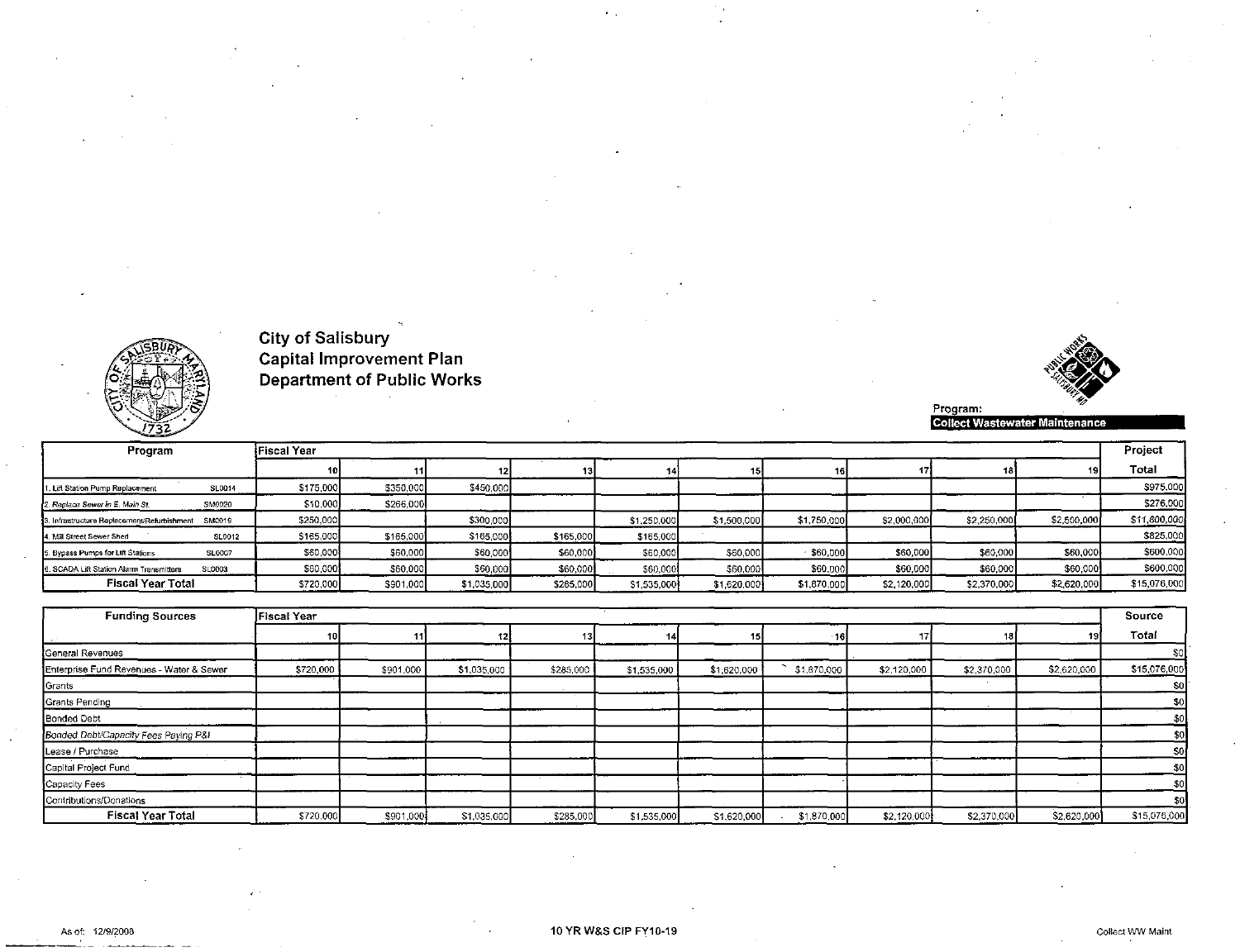

%<br>Collect Wastewater Expansion

|                                    | Program                  | lFiscal Year |             |             |             |           |    |  |  |  |  |              |  |
|------------------------------------|--------------------------|--------------|-------------|-------------|-------------|-----------|----|--|--|--|--|--------------|--|
|                                    |                          |              |             | 12.         |             |           | 15 |  |  |  |  | Total        |  |
| 1. Parkside Lift Station           | <b>SL0008</b>            |              |             | \$1,196,000 |             |           |    |  |  |  |  | \$1,196,000  |  |
| 2. 18" S in Northwood Dr.          | SM0015                   | \$164,000    |             | \$1,127,000 |             |           |    |  |  |  |  | \$1,291,000  |  |
| 3.30 S in N.Division to Talbot St. | SM0004                   |              | \$1,536,000 |             |             |           |    |  |  |  |  | \$1,536,000  |  |
| 4.42* S Delaware Ave               | SM0013                   | \$312,000    |             |             | \$2,206,000 |           |    |  |  |  |  | \$2,518,000  |  |
| 5, 42" S Isabella St/Phase II      | <b>SM0008</b>            |              |             |             | \$860,000   |           |    |  |  |  |  | \$860,000    |  |
| 6, 42" S Isabella St/Phase III     | SM0012                   |              |             |             |             | \$630,000 |    |  |  |  |  | \$630,000    |  |
| 9.36" S in Isabella & Church St.   | SM0005                   |              |             |             | \$1,124,000 |           |    |  |  |  |  | \$1,124,000  |  |
| 10. DP&L Collection System Upgrade | SM0018                   | \$568,000    | \$417,000   | \$116,000   | \$497,000   |           |    |  |  |  |  | \$1,598,000  |  |
|                                    | <b>Fiscal Year Total</b> | \$1,044,000  | \$1,953,000 | \$2,439,000 | \$4,687,000 | \$630,000 |    |  |  |  |  | \$10,753,000 |  |

| <b>Funding Sources</b>                   | Fiscal Year |             |             |             |           |     |     |  |  |    |              |  |
|------------------------------------------|-------------|-------------|-------------|-------------|-----------|-----|-----|--|--|----|--------------|--|
|                                          |             |             |             |             |           | 15. | 161 |  |  |    | Total        |  |
| General Revenues                         |             |             |             |             |           |     |     |  |  |    |              |  |
| Enterprise Fund Revenues - Water & Sewer | \$156,000   |             |             | \$1,533,000 | \$315,000 |     |     |  |  |    | \$2,004,000  |  |
| Grants                                   |             |             |             |             |           |     |     |  |  |    | 50.          |  |
| Grants Pending                           |             |             |             |             |           |     |     |  |  |    | \$0          |  |
| Bonded Debt                              |             |             |             | \$562,000   |           |     |     |  |  |    | \$562,000    |  |
| Bonded Debt/Capacity Fees Paying P&I     |             |             | \$1,127,000 | \$562,000   |           |     |     |  |  |    | \$1,689,000  |  |
| Lease / Purchase                         |             |             |             |             |           |     |     |  |  |    | \$0          |  |
| Capital Project Fund                     |             |             |             |             |           |     |     |  |  |    | \$0          |  |
| Capacity Fees                            | \$320,000   | \$1,536,000 | \$1,196,000 | \$1,533,000 | \$315,000 |     |     |  |  |    | \$4,900,000  |  |
| Contributions/Donations                  | \$568,000   | \$417,000   | \$116,000   | \$497,000   |           |     |     |  |  |    | \$1,598,000  |  |
| Fiscal Year Total                        | \$1,044,000 | \$1,953,000 | \$2,439,000 | \$4,687,000 | \$630,000 | \$0 | \$0 |  |  | S0 | \$10,753,000 |  |

As of: 12/9/2008

 $\ddot{\phantom{0}}$ 

10 YR W&S CIP FY10-19

Collect WW Expand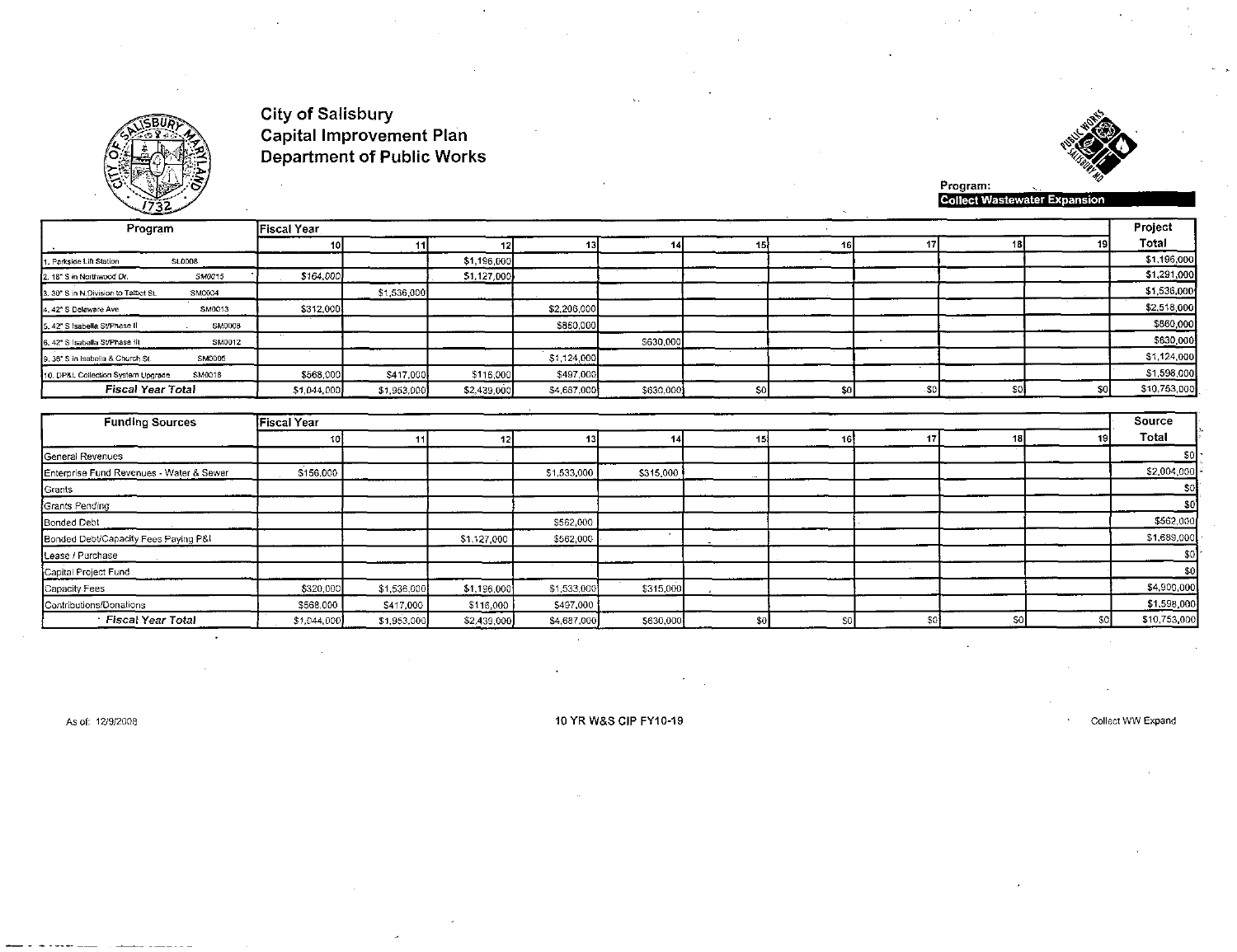



Program:<br>Treat Wastewater Maintenance

 $\epsilon$ 

| Program                                           | <b>Fiscal Year</b> |     |     |     |  |     |     |    |  |  |           |  |  |  |
|---------------------------------------------------|--------------------|-----|-----|-----|--|-----|-----|----|--|--|-----------|--|--|--|
|                                                   | 10I                |     | 12I | 131 |  | 15  | ำ6∐ | 17 |  |  | Total     |  |  |  |
|                                                   |                    |     |     |     |  |     |     |    |  |  | \$0       |  |  |  |
| SP0008<br>1. Biosolids Personnel Building         | \$75,000           |     |     |     |  |     |     |    |  |  | \$75,000  |  |  |  |
| SP0033<br>2. Biosolids Equipment Storage Facility | \$90,000           |     |     |     |  |     |     |    |  |  | \$90,000  |  |  |  |
|                                                   |                    |     |     |     |  |     |     |    |  |  | \$0       |  |  |  |
|                                                   |                    |     |     |     |  |     |     |    |  |  | -\$0      |  |  |  |
| <b>Fiscal Year Total</b>                          | \$165,000          | \$0 |     | enl |  | \$0 |     | ድር |  |  | \$165,000 |  |  |  |

| <b>Funding Sources</b>                   | <b>Fiscal Year</b> |    |     |     |     |     |    |     | Source    |
|------------------------------------------|--------------------|----|-----|-----|-----|-----|----|-----|-----------|
|                                          |                    |    |     |     |     |     |    |     | Total     |
| General Revenues                         |                    |    |     |     |     |     |    |     | \$0       |
| Enterprise Fund Revenues - Water & Sewer | \$165,000          |    |     |     |     |     |    |     | \$165,000 |
| Grants                                   |                    |    |     |     |     |     |    |     | \$0       |
| Grants Pending                           |                    |    |     |     |     |     |    |     | \$0.1     |
| <b>Bonded Debt</b>                       |                    |    |     |     |     |     |    |     | \$0       |
| Bonded Debt/Capacity Fees Paying P&I     |                    |    |     |     |     |     |    |     | \$0       |
| Lease / Purchase                         |                    |    |     |     |     |     |    |     | \$0       |
| Capital Project Fund                     |                    |    |     |     |     |     |    |     | -sol      |
| Capacity Fees                            |                    |    |     |     |     |     |    |     | \$0]      |
| Contributions/Donations                  |                    |    |     |     |     |     |    |     | -sol      |
| <b>Fiscal Year Total</b>                 | \$165,000          | 50 | \$0 | \$0 | \$0 | \$0 | S٤ | \$0 | \$165,000 |

As of: 12/9/2008

10 YR W&S CIP FY10-19

Treat WW Maintain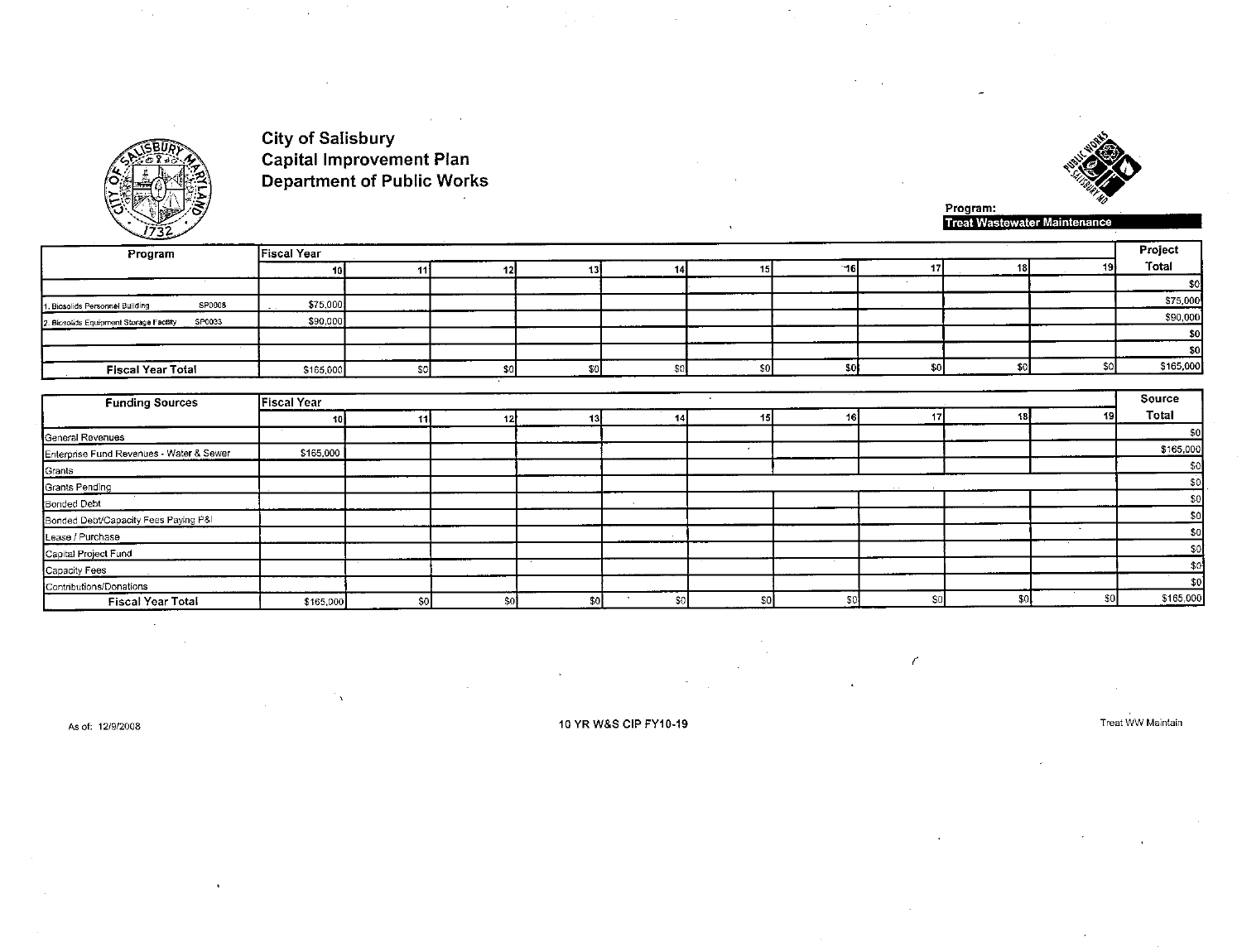

Program:<br>Treat Wastewater Expansion

| Program                                 | <b>Fiscal Year</b> |  |      |      |  |    | Project |
|-----------------------------------------|--------------------|--|------|------|--|----|---------|
|                                         |                    |  |      |      |  | 18 | Total   |
| Expand WWTP to 10.2 MGD Capacity SP0034 |                    |  |      |      |  |    |         |
|                                         |                    |  |      |      |  |    |         |
|                                         |                    |  |      |      |  |    |         |
|                                         |                    |  |      |      |  |    |         |
|                                         |                    |  |      |      |  |    |         |
|                                         |                    |  |      |      |  |    |         |
|                                         |                    |  |      |      |  |    |         |
| Fiscal Year Total                       |                    |  | -sol | - 40 |  |    |         |
|                                         |                    |  |      |      |  |    |         |

| Fiscal Year<br><b>Funding Sources</b>    |  |  |     |      |    |     |    |     |  | Source |       |
|------------------------------------------|--|--|-----|------|----|-----|----|-----|--|--------|-------|
|                                          |  |  |     |      |    |     | 16 |     |  | 19     | Total |
| General Revenues                         |  |  |     |      |    |     |    |     |  |        | \$0.  |
| Enterprise Fund Revenues - Water & Sewer |  |  |     |      |    |     |    |     |  |        | \$0   |
| Grants                                   |  |  |     |      |    |     |    |     |  |        | \$0   |
| Grants Pending                           |  |  |     |      |    |     |    |     |  |        | \$0   |
| <b>Bonded Debt</b>                       |  |  |     |      |    |     |    |     |  |        | \$0   |
| Bonded Debt/Capacity Fees Paying P&I     |  |  |     |      |    |     |    |     |  |        | \$0.  |
| Lease / Purchase                         |  |  |     |      |    |     |    |     |  |        | \$01  |
| Capital Project Fund                     |  |  |     |      |    |     |    |     |  |        | \$0   |
| Capacity Fees                            |  |  |     |      |    |     |    |     |  |        | \$0   |
| Contributions/Donations                  |  |  |     |      |    |     |    |     |  |        | \$0   |
| <b>Fiscal Year Total</b>                 |  |  | \$0 | \$01 | Ŝ. | \$0 | S0 | \$0 |  | -50)   | -50   |

As of: 12/9/2008

10 YR W&S CIP FY10-19

Treat WW Expand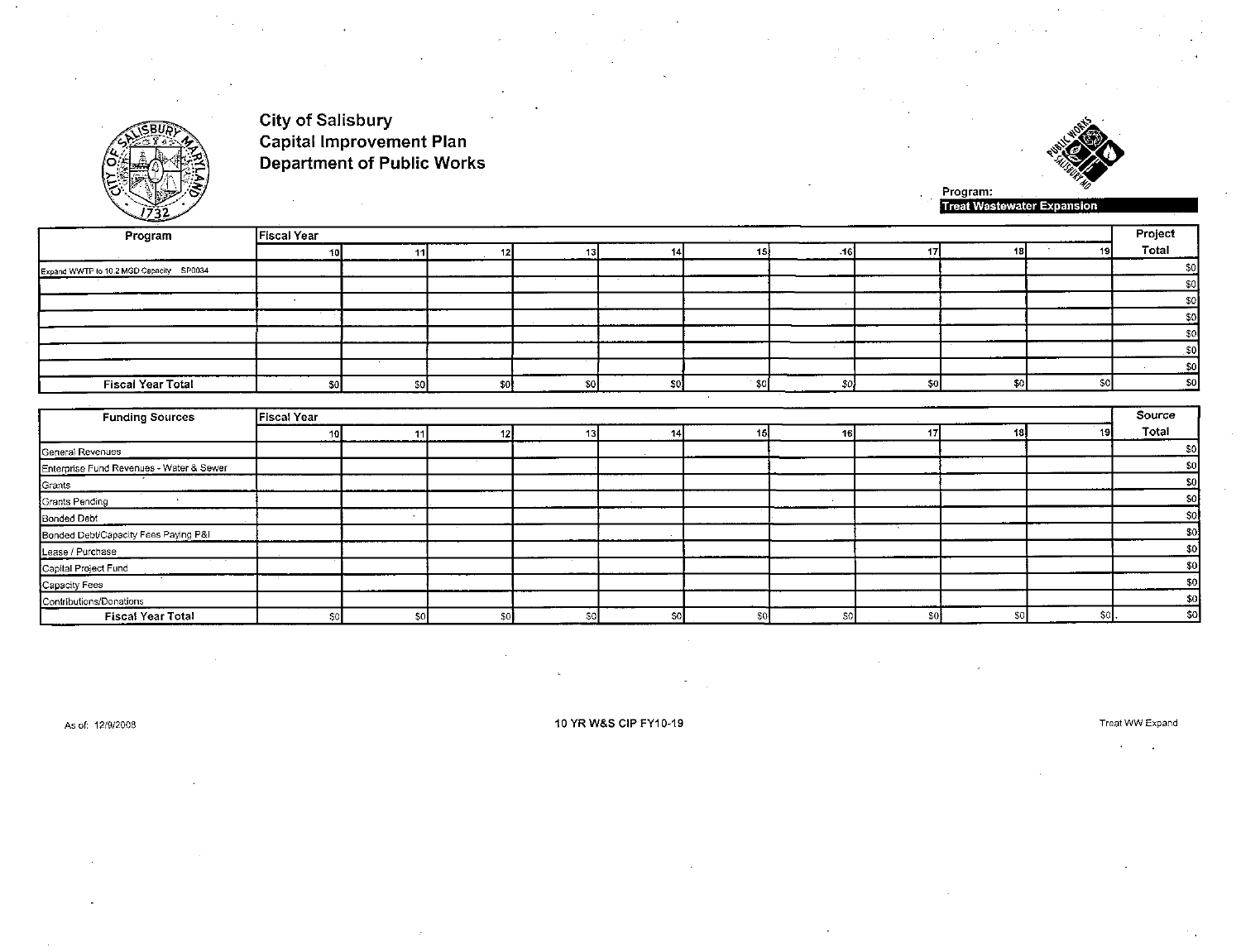



Program:<br>Fleet Management Water & Sewer Fund

| - 11                                     |                    |           |           |           |           |                 |     |                  |        |     |                |  |  |
|------------------------------------------|--------------------|-----------|-----------|-----------|-----------|-----------------|-----|------------------|--------|-----|----------------|--|--|
| Program                                  | Fiscal Year        |           |           |           |           |                 |     |                  |        |     | Project        |  |  |
|                                          | 10.                | -11       | 12        | -13)      | 14        | 15              | 16  | 17               | 18     | 19  | Total          |  |  |
| WWTP                                     |                    |           |           |           |           |                 |     |                  |        |     | \$0            |  |  |
| Vac Truck                                |                    |           |           |           | \$330,000 |                 |     |                  |        |     | \$330,000      |  |  |
| Water & Sewer Branch                     |                    |           |           |           |           |                 |     |                  |        |     | \$0            |  |  |
| Vac - Jet Truck                          | \$265,000          |           |           |           |           |                 |     |                  |        |     | \$265,000      |  |  |
| Sewer Jet Truck                          |                    |           | \$175,000 |           |           |                 |     |                  |        |     | \$175,000      |  |  |
| Three Ton Dump Truck                     | \$110,000          |           |           | \$120,000 |           |                 |     |                  |        |     | \$230,000      |  |  |
| <b>Fiscal Year Total</b>                 | \$375,000          | -sol      | \$175,000 | \$120,000 | \$330,000 | \$0             | \$0 | SO <br>$\lambda$ | ∴ \$oj | \$0 | \$1,000,000    |  |  |
|                                          |                    |           |           |           |           |                 |     |                  |        |     |                |  |  |
| <b>Funding Sources</b>                   | <b>Fiscal Year</b> |           |           |           |           |                 |     |                  |        |     |                |  |  |
|                                          | 10                 | 11        | 12        | 13        | 14        | 15 <sub>1</sub> | 16  | 17               | 18     | 19  | Total          |  |  |
| General Revenues                         |                    |           |           |           |           |                 |     |                  |        |     | \$0            |  |  |
| Enterprise Fund Revenues - Water & Sewer | \$375,000          |           | \$175,000 |           |           |                 |     |                  |        |     | \$550,000      |  |  |
| Grants                                   |                    |           |           |           |           |                 |     |                  |        |     | S <sub>0</sub> |  |  |
| Grants Pending                           |                    |           |           |           |           |                 |     |                  |        |     | \$0            |  |  |
| <b>Bonded Debt</b>                       |                    |           |           |           |           |                 |     |                  |        |     | 30             |  |  |
| Bonded Debt/Capacity Fees Paying P&I     |                    |           |           |           |           |                 |     |                  |        |     | \$0            |  |  |
| Lease / Purchase                         |                    |           |           |           |           |                 |     |                  |        |     | \$0            |  |  |
| Capital Project Fund                     |                    |           |           |           |           |                 |     |                  |        |     | \$0            |  |  |
| Capacity Fees                            |                    |           |           | \$120,000 | \$330,000 |                 |     |                  |        |     | \$450,000      |  |  |
| Contributions/Donations                  |                    |           |           |           |           |                 |     |                  |        |     | \$0            |  |  |
| <b>Fiscal Year Total</b>                 | \$375,000          | <b>SO</b> | \$175,000 | \$120,000 | \$330,000 | 30              | sol | \$0              | \$0    | \$0 | \$1,000,000    |  |  |

As of: 12/9/2008

10 YR W&S CIP FY10-19

 $\overline{a}$ 

Fleet Mgmt-W&S Fund